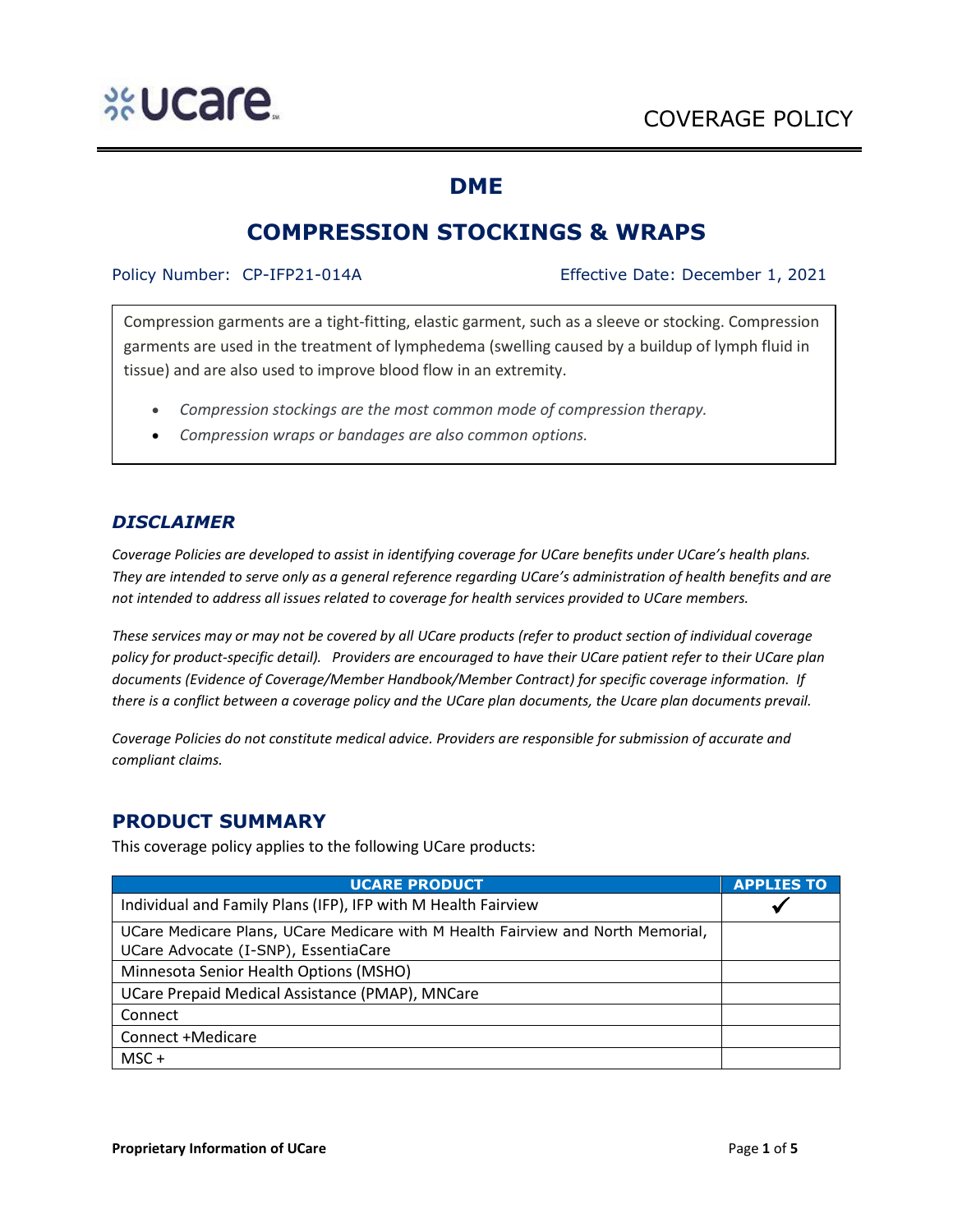# **%Ucare**

# COVERAGE POLICY

#### **Benefit Category:**

DURABLE MEDICAL EQUIPMENT

#### **Definitions**

**Gradient Compression Stockings** are made in multiple compression support levels. *Not all levels are considered eligible for coverage.* 

- o 15-20 mmHg
- o 20-30 mmHg
- o 30-40 mmHg\* *see below under covered*
- o 40-50 mmHg\* *see below under covered*
- Elastic covering for the foot, ankle or leg that places firm, even pressure on an extremity.
- External compression reduces swelling and increases the velocity of blood flow in both superficial and deep veins
- Graduated compression stockings exert more pressure at the ankle and pressure gradually decreases proximally to permit venous return.
- Used to manage edema, preventing deep vein thrombosis (DVT) of the leg and in the treatment of varicose veins.

#### **Medical grade compression garments**

- Prefabricated ready-made garments are generally produced using a circular knit material.
	- $\circ$  Circular knit fabrics do not have a seam and can be produced using finer and sheerer materials.
- Custom made garments are generally made from flat knit material.
	- $\circ$  Higher levels of pressure (>50mmHg) can only be achieved with flat knit garments.
	- o Flat knit garments are denser but provide a more precise fit, but because of their construction when stretched over a limb there are more holes for the skin to breath

#### **Gradient Compression Wrap**

- A gradient compression wrap or a non-elastic gradient compression wrap is used in the treatment of an open venous stasis ulcer.
- Used to treat lymphedema in the extremities

#### **Coverage Policy**

#### **COVERED**

- Must be prescribed by a health care provider and be part of a treatment plan
- Provided by contracted, in-network DME vendor
- Four (4) garments per affected limb (leg or arm) *per calendar year*.
	- o When *both* legs or arms are affected, 4 pairs are covered (8 total) *per calendar year.*
	- o When only one leg or arm is affected, 2 pairs 4 individual stockings are covered **per calendar year.**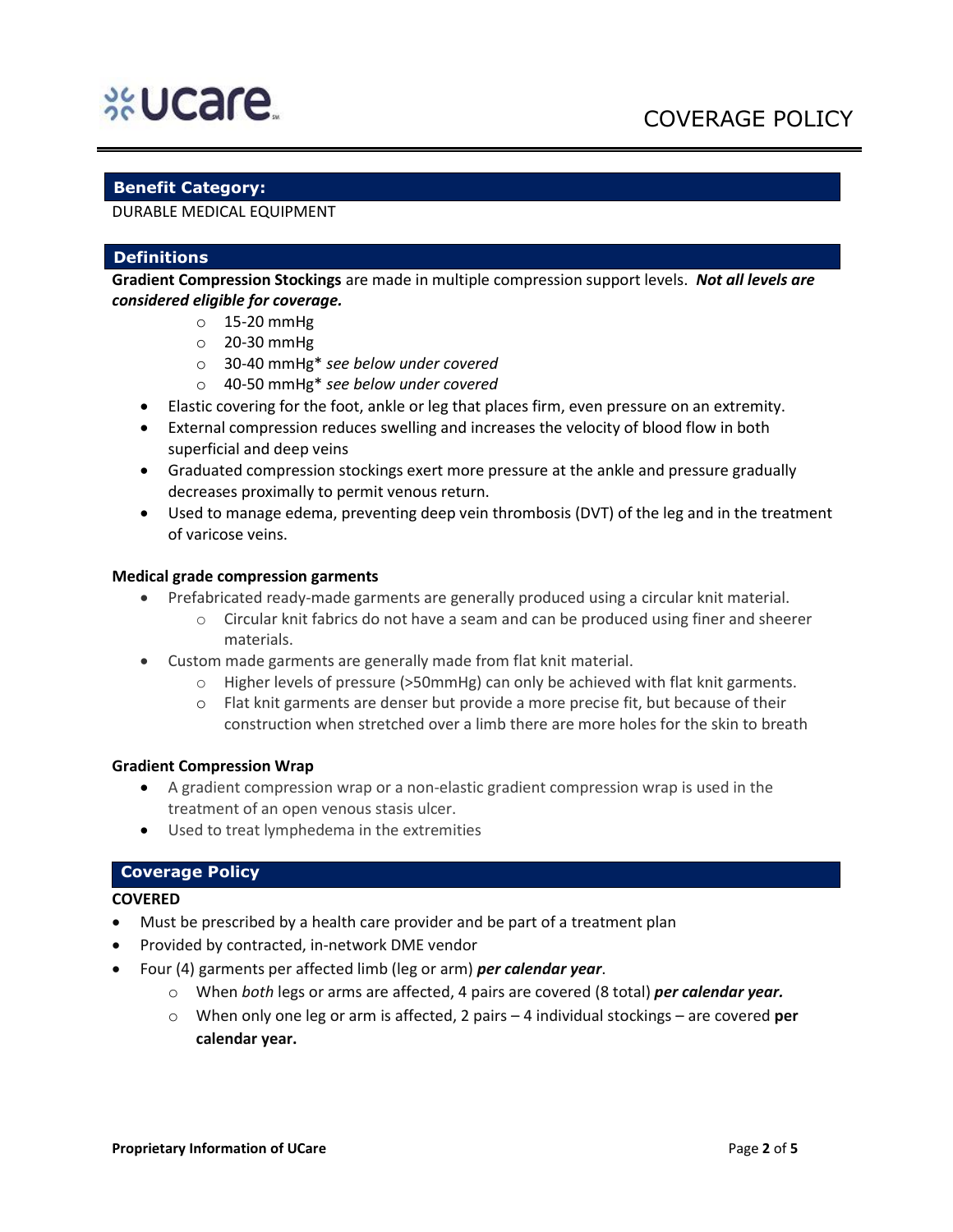# **%Ucare**

- Conditions for which compression stockings and wraps (prefabricated or custom made) may be indicated include, but are not limited to, the following:
	- o Atherosclerosis
	- o Congestive heart failure
	- o Lymphedema
	- o Orthostatic hypotension
	- o Peripheral edema
	- o Stasis dermatitis
	- o Thrombophlebitis
		- o Including phlebitis of superficial and deep vessels of lower extremities
		- o Including superficial and deep thrombophlebitis in pregnancy
		- o Varicose veins
	- o Venous insufficiency
	- o Venous ulcers (also referred to as stasis ulcers)
- Compression / lymphedema bandages are covered for intractable lymphedema of the extremities.
	- $\circ$  Bandages & compression garments may be covered at the same time if necessary
	- o Stocking liners, when used for ulcer care
- Gradient compression stockings, any length, **30mmHg-50mmHg\***
- Medical grade prefabricated or custom-made compression support garments, such as JOBST, Medi Strumpf
	- o Ordered by a physician and the garments are used for:
		- Burn patients to decrease contractures
		- **■** Treatment of post-mastectomy lymphedema
	- o Miscellaneous items, such as garters, zippers or adhesive lotions are covered when deemed essential to the use of the garment.

#### **INDICATIONS THAT ARE NOT COVERED**

- Gradient compression stockings, any length, **8-30 mm HG**
- Over the Counter (OTC) support hose/stockings/garments (e.g., medical support hose, fabric supports, elastic stockings with no degree of pressure, surgical leggings)
- Items which are primarily for comfort, convenience or recreation are excluded from coverage.
- Compression Garments when used to decrease scarring for cosmetic purposes.
- Compression garments for the abdomen, chest, genitals, trunk, or neck for any indication other than burns or post-mastectomy lymphedema.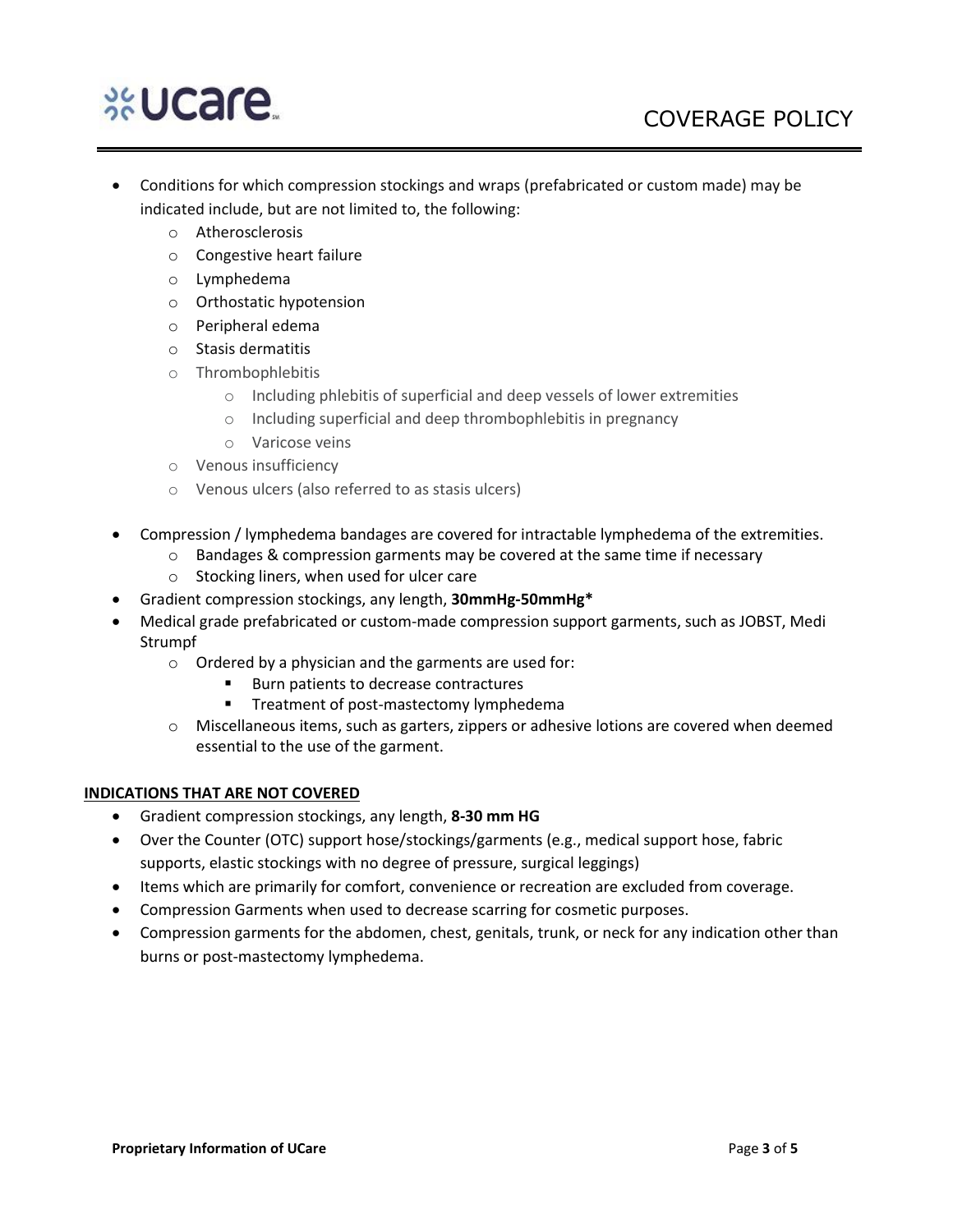#### **CPT/ HCPCS/ICD-10 Codes** *\*Note: If available, codes are listed below for informational purposes only, and do not guarantee member coverage or provider reimbursement. This list may not be all-inclusive.*

| CPT®,<br><b>HCPCS or</b><br><b>ICD-10</b><br><b>CODES</b> | <b>MODIFIER</b> | <b>NARRATIVE DESCRIPTION</b>                                                |
|-----------------------------------------------------------|-----------------|-----------------------------------------------------------------------------|
| A6531                                                     | LT/RT           | Gradient compression stocking, below knee, 30-40 mm Hg, each                |
| A6532                                                     | LT/RT           | Gradient compression stocking, below knee, 40-50 mm Hg, each                |
| A6534                                                     | LT/RT           | Gradient compression stocking, thigh length, 30-40 mm Hg, each              |
| A6535                                                     | LT/RT           | Gradient compression stocking, thigh length, 40-50 mm Hg, each              |
| A6537                                                     | LT/RT           | Gradient compression stocking, full length/chap style, 30-40 mm Hg,<br>each |
| A6538                                                     | LT/RT           | Gradient compression stocking, full length/chap style, 40-50 mm Hg,<br>each |
| A6540                                                     |                 | Gradient compression stocking, waist length, 30-40 mm Hg, each              |
| A6541                                                     |                 | Gradient compression stocking, waist length, 40-50 mm Hg, each              |
| A6544                                                     |                 | Gradient compression stocking, garter belt                                  |
| A6545                                                     |                 | Gradient compression wrap, nonelastic, below knee, 30-50 mm Hg, each        |
| A6549                                                     |                 | Gradient compression stocking, not otherwise specified (code requires       |
|                                                           |                 | submission of invoice for payment)                                          |
| S8420                                                     |                 | Gradient pressure aid (sleeve and glove combination), custom made           |
| S8421                                                     |                 | Gradient pressure aid (sleeve and glove combination), ready made            |
| S8422                                                     |                 | Gradient pressure aid (sleeve), custom made, medium weight                  |
| S8423                                                     |                 | Gradient pressure aid (sleeve), custom made, heavy weight                   |
| S8424                                                     |                 | Gradient pressure aid (sleeve), ready made                                  |
| S8425                                                     |                 | Gradient pressure aid (glove), custom made, medium weight                   |
| S8426                                                     |                 | Gradient pressure aid (glove), custom made, heavy weight                    |
| S8427                                                     |                 | Gradient pressure aid (glove), ready made                                   |
| S8428                                                     |                 | Gradient pressure aid (gauntlet), ready made                                |
| S8429                                                     |                 | Gradient pressure exterior wrap                                             |

\*CPT is a registered trademark of the American Medical Association.

#### **Prior Authorization**

**Not required**